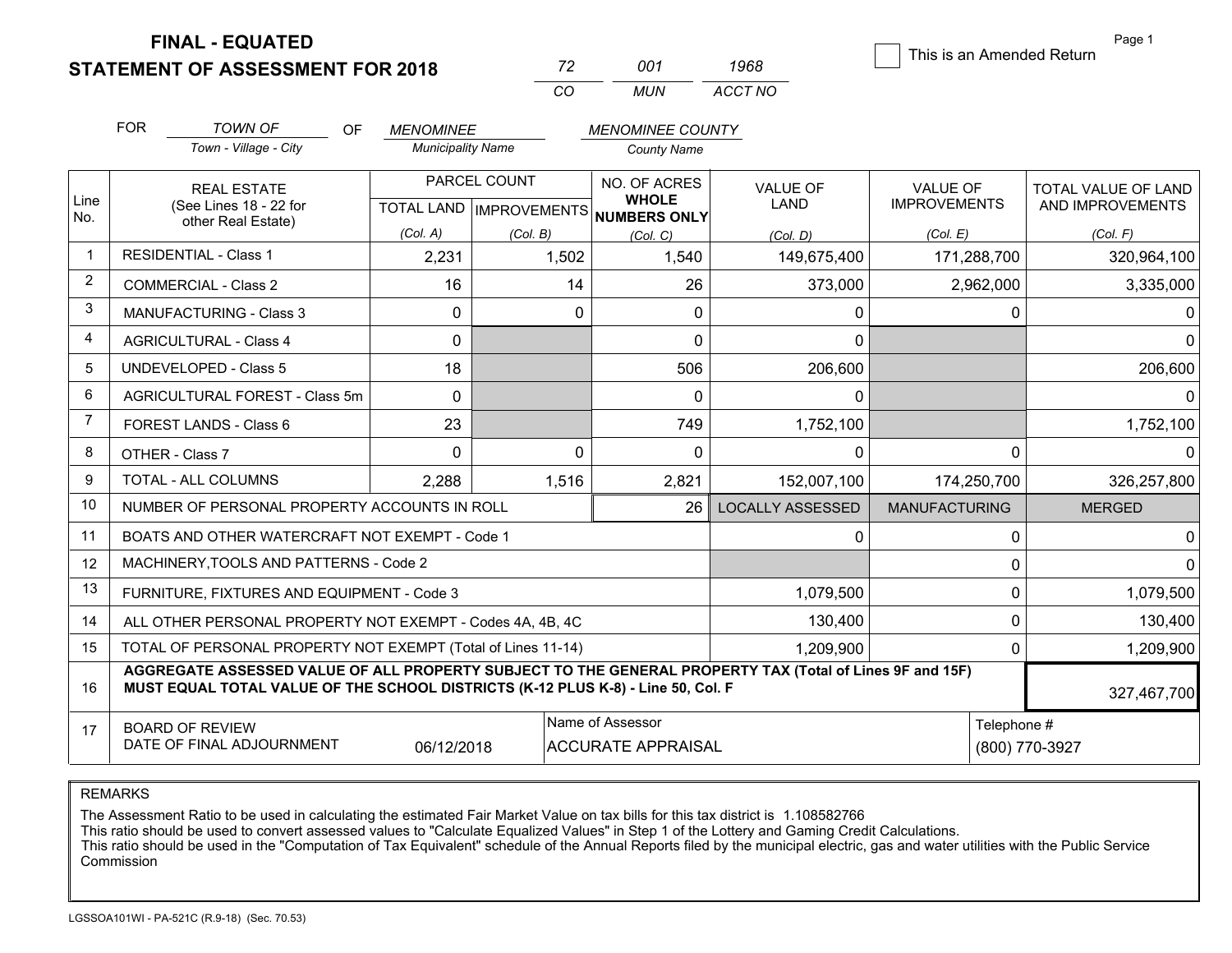# **FOREST CROP AND OTHER EXEMPT LAND**

|   | 2018        | 72 | 001        | 1968    | Page 2 |
|---|-------------|----|------------|---------|--------|
| е | <b>YEAR</b> | CO | <b>MUN</b> | ACCT NO |        |

FOREST LANDS (Line 7) and FOREST CROPS (in this section) - are **NOT** the same

|    | Private Forest Crop - Reg Class @ 10¢ per acre                                 |                                 |  |                                                                  |  | Private Forest Crop - Reg Class @ \$2.52 per acre                  |                                                                              |  |                    |  |
|----|--------------------------------------------------------------------------------|---------------------------------|--|------------------------------------------------------------------|--|--------------------------------------------------------------------|------------------------------------------------------------------------------|--|--------------------|--|
|    | (a) PARCELS                                                                    | (b) ACRES                       |  | (c) ASSESSED VALUE                                               |  | (d) PARCELS                                                        | (e) ACRES                                                                    |  | (f) ASSESSED VALUE |  |
| 18 |                                                                                |                                 |  |                                                                  |  |                                                                    |                                                                              |  |                    |  |
|    |                                                                                |                                 |  |                                                                  |  |                                                                    |                                                                              |  |                    |  |
|    |                                                                                |                                 |  | Private Forest Crop - Special Class @ 20¢ per acre               |  |                                                                    | Entered Before 2005 Managed Forest - Ferrous Mining CLOSED @ \$7.87 per acre |  |                    |  |
| 19 | (a) PARCELS                                                                    | (b) ACRES                       |  | (c) ASSESSED VALUE                                               |  | (d) PARCELS<br>(e) ACRES                                           |                                                                              |  | (f) ASSESSED VALUE |  |
|    |                                                                                |                                 |  |                                                                  |  |                                                                    |                                                                              |  |                    |  |
|    |                                                                                |                                 |  | Entered Before 2005 Managed Forest - OPEN @ 74¢ per acre         |  |                                                                    | Entered Before 2005 Managed Forest - CLOSED @                                |  | \$1.75 per acre    |  |
| 20 | (a) PARCELS                                                                    | (b) ACRES                       |  | (c) ASSESSED VALUE                                               |  | (d) PARCELS                                                        | (e) ACRES                                                                    |  | (f) ASSESSED VALUE |  |
|    |                                                                                |                                 |  |                                                                  |  |                                                                    |                                                                              |  |                    |  |
|    |                                                                                |                                 |  |                                                                  |  |                                                                    |                                                                              |  |                    |  |
|    |                                                                                |                                 |  | Entered After 2004 Managed Forest - OPEN @\$2.04 per acre        |  | Entered After 2004 Managed Forest - CLOSED @ \$ 10.20 per acre     |                                                                              |  |                    |  |
| 21 | (a) PARCELS                                                                    | (b) ACRES                       |  | (c) ASSESSED VALUE                                               |  | (d) PARCELS                                                        | (e) ACRES                                                                    |  | (f) ASSESSED VALUE |  |
|    |                                                                                |                                 |  |                                                                  |  |                                                                    |                                                                              |  |                    |  |
|    |                                                                                |                                 |  |                                                                  |  |                                                                    | 315                                                                          |  | 787,500            |  |
|    | (a) County Forest Cropland Acres                                               |                                 |  | (b) Federal Acres                                                |  | (d) County (NOT FOREST CROP) Acres<br>(c) State Acres              |                                                                              |  | (e) Other Acres    |  |
| 22 |                                                                                |                                 |  |                                                                  |  |                                                                    |                                                                              |  |                    |  |
|    |                                                                                |                                 |  | 60.26                                                            |  |                                                                    | 29.1                                                                         |  | 294.65             |  |
|    |                                                                                |                                 |  | Assessed Value of Omitted Property From Prior Years (Sec. 70.44) |  | Assessed Value of Sec. 70.43 Corrections of Errors by Assessors    |                                                                              |  |                    |  |
|    |                                                                                | (a) REAL ESTATE<br>(b) PERSONAL |  | (c1) REAL ESTATE                                                 |  | (c2) PERSONAL                                                      |                                                                              |  |                    |  |
| 23 |                                                                                |                                 |  |                                                                  |  |                                                                    |                                                                              |  |                    |  |
|    | Manufacturing Equated Value of Omitted Property From Prior Years (Sec. 70.995) |                                 |  |                                                                  |  | Mfg. Equated Value of Sec.70.43 Corrections of Errors by Assessors |                                                                              |  |                    |  |
|    | (d) REAL ESTATE                                                                |                                 |  | (e) PERSONAL                                                     |  | (f1) REAL ESTATE                                                   |                                                                              |  | (f2) PERSONAL      |  |
|    |                                                                                |                                 |  |                                                                  |  |                                                                    |                                                                              |  |                    |  |
|    |                                                                                |                                 |  |                                                                  |  |                                                                    |                                                                              |  |                    |  |

## **SPECIAL DISTRICTS**

| Line<br>No. | Enter 6-digit<br><b>Special District</b><br>Code (Col. A) | <b>Account</b><br><b>Number</b><br>(Col. B) | <b>Special District Name</b><br>(Col. C) | <b>Locally Assessed Value</b><br>of Real Estate and<br>Personal Property (Col. D) | Mfg Value of Real Estate<br>and Personal Property<br>(Col. E) | <b>Merged Value of</b><br><b>Real Estate and</b><br>Personal Property (Col. F) |
|-------------|-----------------------------------------------------------|---------------------------------------------|------------------------------------------|-----------------------------------------------------------------------------------|---------------------------------------------------------------|--------------------------------------------------------------------------------|
| 24          | 728020                                                    | 0506                                        | LEGEND LAKE PRO & REHAB DISTRICT         | 267,023,100                                                                       |                                                               | 267,023,100                                                                    |
| 25          |                                                           |                                             |                                          |                                                                                   |                                                               |                                                                                |
| 26          |                                                           |                                             |                                          |                                                                                   |                                                               |                                                                                |
| 27          |                                                           |                                             |                                          |                                                                                   |                                                               |                                                                                |
| 28          |                                                           |                                             |                                          |                                                                                   |                                                               |                                                                                |
| 29          |                                                           |                                             |                                          |                                                                                   |                                                               |                                                                                |
| 30          |                                                           |                                             |                                          |                                                                                   |                                                               |                                                                                |
| 31          |                                                           |                                             |                                          |                                                                                   |                                                               |                                                                                |
| 32          |                                                           |                                             |                                          |                                                                                   |                                                               |                                                                                |
| 33          |                                                           |                                             |                                          |                                                                                   |                                                               |                                                                                |
| 34          |                                                           |                                             |                                          |                                                                                   |                                                               |                                                                                |
| 35          |                                                           |                                             |                                          |                                                                                   |                                                               |                                                                                |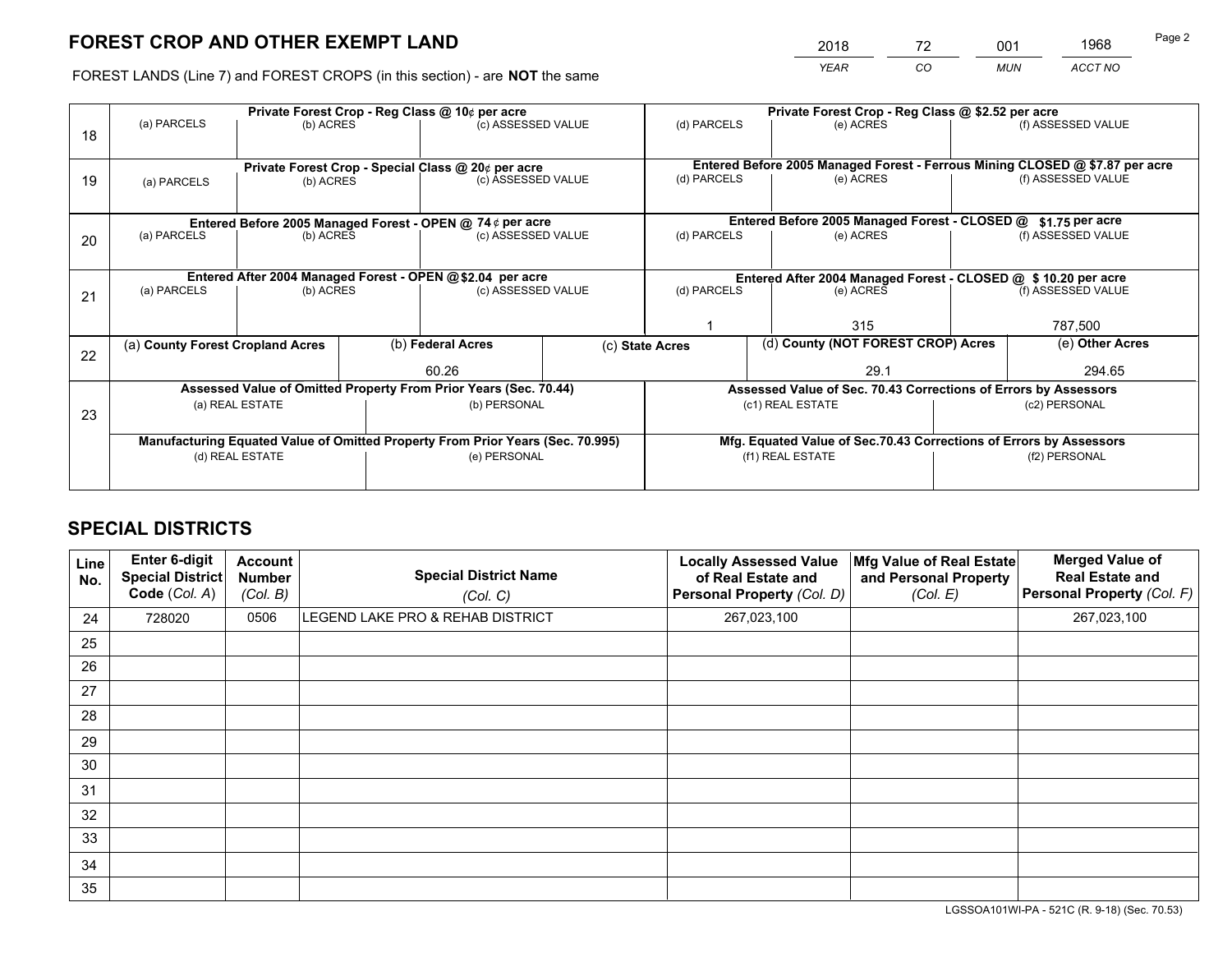|             |                                                                 |                                             |                                                         | <b>YEAR</b>                                                                       | CO<br><b>MUN</b>                                              | ACCT NO                                                                        |
|-------------|-----------------------------------------------------------------|---------------------------------------------|---------------------------------------------------------|-----------------------------------------------------------------------------------|---------------------------------------------------------------|--------------------------------------------------------------------------------|
| Line<br>No. | <b>Enter 6-digit</b><br><b>School District</b><br>Code (Col. A) | <b>Account</b><br><b>Number</b><br>(Col. B) | <b>School District Name</b><br>(Col. C)                 | <b>Locally Assessed Value</b><br>of Real Estate and<br>Personal Property (Col. D) | Mfg Value of Real Estate<br>and Personal Property<br>(Col. E) | <b>Merged Value of</b><br><b>Real Estate and</b><br>Personal Property (Col. F) |
|             | A. SCHOOL DISTRICTS (K-8 and K-12)                              |                                             |                                                         |                                                                                   |                                                               |                                                                                |
| 36          | 723434                                                          | 0443                                        | SCH D OF MENOMINEE INDIAN                               | 327,467,700                                                                       |                                                               | 327,467,700                                                                    |
| 37          |                                                                 |                                             |                                                         |                                                                                   |                                                               |                                                                                |
| 38          |                                                                 |                                             |                                                         |                                                                                   |                                                               |                                                                                |
| 39          |                                                                 |                                             |                                                         |                                                                                   |                                                               |                                                                                |
| 40          |                                                                 |                                             |                                                         |                                                                                   |                                                               |                                                                                |
| 41          |                                                                 |                                             |                                                         |                                                                                   |                                                               |                                                                                |
| 42          |                                                                 |                                             |                                                         |                                                                                   |                                                               |                                                                                |
| 43          |                                                                 |                                             |                                                         |                                                                                   |                                                               |                                                                                |
| 44          |                                                                 |                                             |                                                         |                                                                                   |                                                               |                                                                                |
| 45<br>46    |                                                                 |                                             |                                                         |                                                                                   |                                                               |                                                                                |
|             |                                                                 |                                             |                                                         |                                                                                   |                                                               |                                                                                |
| 47<br>48    |                                                                 |                                             |                                                         |                                                                                   |                                                               |                                                                                |
| 49          |                                                                 |                                             |                                                         |                                                                                   |                                                               |                                                                                |
| 50          |                                                                 |                                             | TOTAL ASSESSED VALUE OF SCHOOL DISTRICTS (K-8 and K-12) | 327,467,700                                                                       |                                                               | 327,467,700                                                                    |
|             | <b>UNION HIGH SCHOOL DISTRICTS</b><br><b>B.</b>                 |                                             |                                                         |                                                                                   |                                                               |                                                                                |
| 51          |                                                                 |                                             |                                                         |                                                                                   |                                                               |                                                                                |
| 52          |                                                                 |                                             |                                                         |                                                                                   |                                                               |                                                                                |
| 53          |                                                                 |                                             |                                                         |                                                                                   |                                                               |                                                                                |
| 54          |                                                                 |                                             |                                                         |                                                                                   |                                                               |                                                                                |
| 55          |                                                                 |                                             | TOTAL ASSESSED VALUE OF UNION HIGH SCHOOLS              |                                                                                   |                                                               |                                                                                |
|             | <b>TECHNICAL COLLEGE DISTRICTS</b><br>C.                        |                                             |                                                         |                                                                                   |                                                               |                                                                                |
| 56          | 001500                                                          | 0014                                        | NORTH CENTRAL TECHNICAL COLLEGE<br><b>WAUS</b>          | 327,467,700                                                                       |                                                               | 327,467,700                                                                    |
| 57          |                                                                 |                                             |                                                         |                                                                                   |                                                               |                                                                                |
| 58          |                                                                 |                                             |                                                         |                                                                                   |                                                               |                                                                                |
| 59          |                                                                 |                                             | TOTAL ASSESSED VALUE OF TECHNICAL COLLEGES              | 327,467,700                                                                       |                                                               | 327,467,700                                                                    |

2018

72

001

 *I hereby certify, to the best of my knowledge and belief, this form is complete and correct.*

**SCHOOL DISTRICTS**

| Name            |                          | Title | Submission date               |
|-----------------|--------------------------|-------|-------------------------------|
| <b>R WINTER</b> |                          |       | 2018<br>29<br><b>ng</b><br>υU |
| Phone           | Email address            |       |                               |
| $\sim$          | RUTHW@CO.MENOMINEE.WI.US |       |                               |

1968